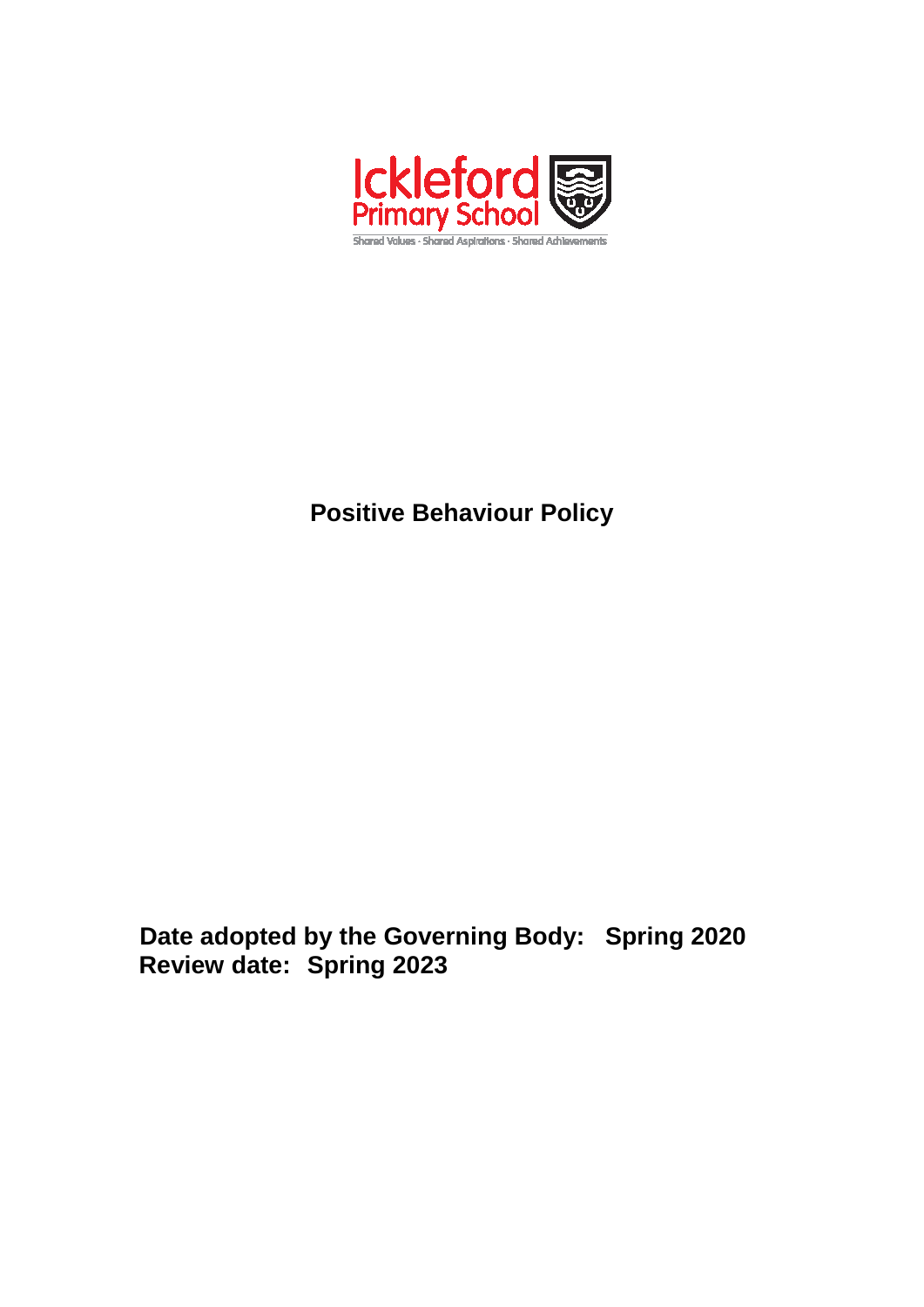# **Positive Behaviour Policy**

# *Be kind and compassionate to one another, forgiving each other, just as in Christ God forgave you. Ephesians 4:32*

## **Ickleford Primary School Mission Statement:**

## **We are a warm, friendly Church of England school where individuals are respected and their strengths nurtured.**

## **As a community, we have a shared vision for aiming high in all we do to inspire life-long learning.**

## **Ickleford Primary School Vision:**

• To recognise and appreciate the uniqueness and achievement of every member of our school community.

• To promote British and Christian Values, such as love, tolerance, trust and respect within the school and wider communities.

• To nurture and support all abilities, helping every child to achieve their potential in all areas of learning – intellectual, emotional, physical, social, moral, spiritual and cultural.

• To ensure high quality teaching and learning in a safe yet stimulating environment, in all aspects of school life.

• To equip children with the confidence, resilience and perseverance to become creative independent thinkers and learners for life within an ever-changing world.

• To provide the full breadth of the Primary Curriculum with emphasis on the basic skills of English, mathematics, science and computing.

• To develop learning activities which stimulate positive models of enquiry, reflection, challenge and innovation.

• To teach children the role of stewardship of the world in which we live.

## **We keep our Mission Statement and our School Vision at the heart of all we do.**

#### **Rationale**

#### **The themes of learning, praise and forgiveness run throughout our approach to supporting behaviour.**

Our school approach is a therapeutic approach to behaviour management that prioritises the prosocial experiences and feelings of everyone within the school community. Staff place an emphasis on consistency; on teaching internal discipline rather than imposing external discipline; and on care and control, not punishment. Our school approach uses techniques to de-escalate a situation before a crisis occurs and, if a crisis does occur, it adopts techniques to reduce the risk of harm.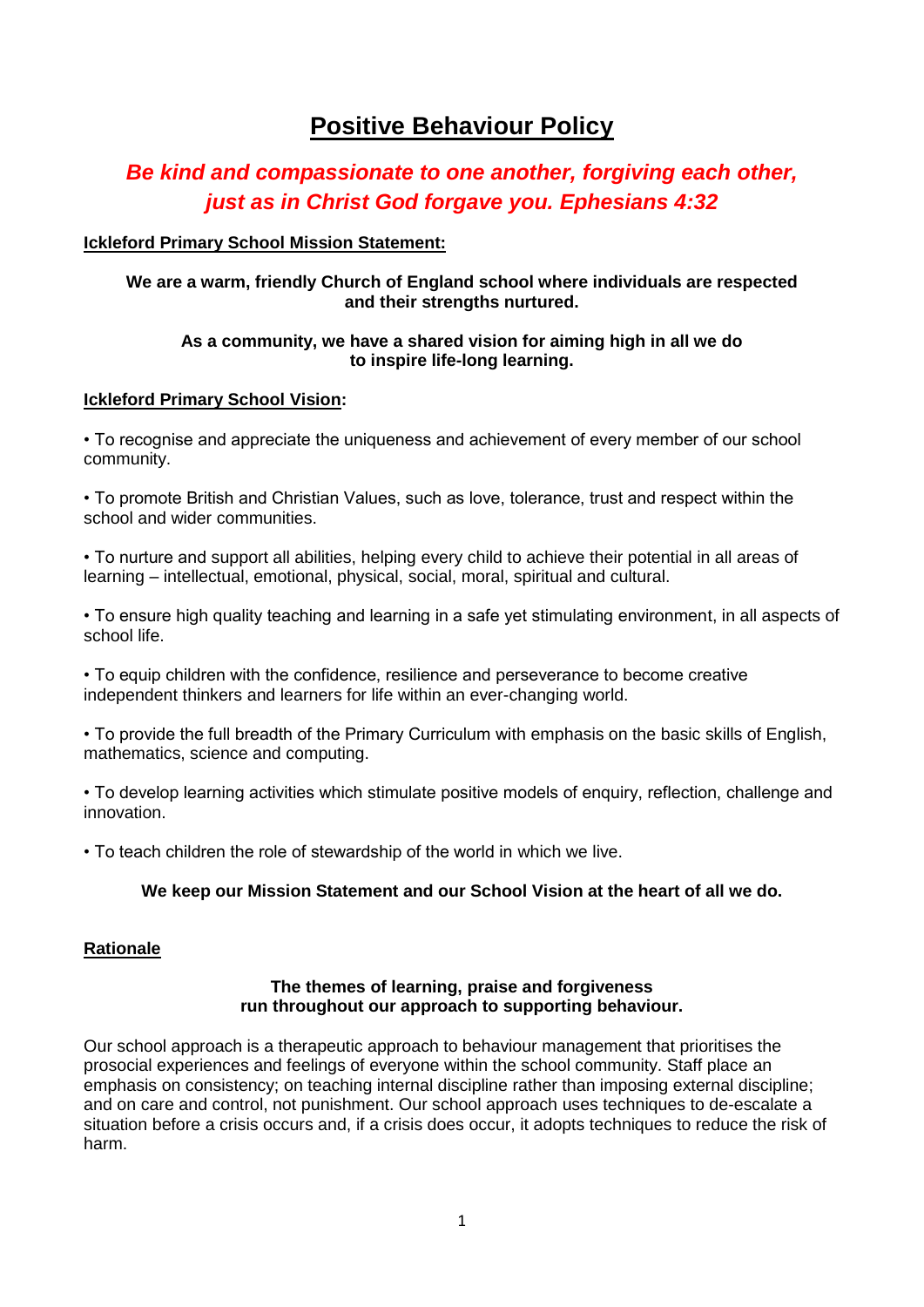## **Objectives of the Positive Behaviour Policy:**

- to ensure that all children, parents and carers, staff and governors have an agreed understanding of the school's expectations for children's prosocial behaviour; and
- to ensure that all children, parents and carers, staff and governors consistently follow the school's procedures to teach positive behaviour, and techniques to de-escalate unsocial and antisocial behaviour.

N.B. A Glossary of Key Terms can be found in Appendix 1

#### **Roles and Responsibilities**.

#### **Role of the Headteacher**

It is the responsibility of the Headteacher, under the "School Standards and Framework Act", 1998, to implement a behaviour policy consistently throughout the school, and to report to governors, when requested, on the effectiveness of the policy. It is also the responsibility of the Headteacher to ensure the health, safety and welfare of all children in school.

The Headteacher supports staff by ensuring appropriate induction and ongoing training, by setting the standards of behaviour and by supporting staff in the implementation of the policy.

The Headteacher will monitor, review and keep records of all reported antisocial, difficult or dangerous behaviour.

The Headteacher has the responsibility of issuing fixed-term exclusions and permanent exclusions for repeated antisocial and difficult behaviour or dangerous behaviour that would seriously harm the education or welfare of the pupil or others in the school.

#### **Role of the staff**

All staff are expected to be good role models for pupils, as detailed in the school's Code of Conduct Policy.

All staff are expected to seek out, recognise and praise examples of positive behaviour as the main method of teaching children about Ickleford Primary School's high expectations for behaviour.

All staff are expected to ensure all children follow the school's Golden Rules and follow reasonable instructions. This includes the Headteacher, teachers, teaching assistants, sports coaches, music teachers, midday supervisory assistants, office staff and site manager.

It is the responsibility of the class teachers to ensure that the Golden Rules are adhered to by their pupils, that pupils behave in a manner that facilitates learning for all during lesson times and ensure safe transitions and movement around school. Teaching staff will explicitly teach pupils to take responsibility for the development of their prosocial behaviour, attitude to learning and positive learning behaviours.

Class teachers keep parents regularly informed about their children's behaviour through reports, consultation meetings and informal communication. We endeavour to initiate supportive dialogue between school and home so we will always inform parents and carers immediately, if we have concerns about their child's welfare and behaviour.

All staff must treat each child fairly and ensure pupils adhere to the Golden Rules consistently, with due regard to equal opportunity legislation, see School's Equal Opportunity Policy. This includes liaising with the SEND Co. and other outside agencies to ensure that children are treated equitably and sensitively according to their individual needs.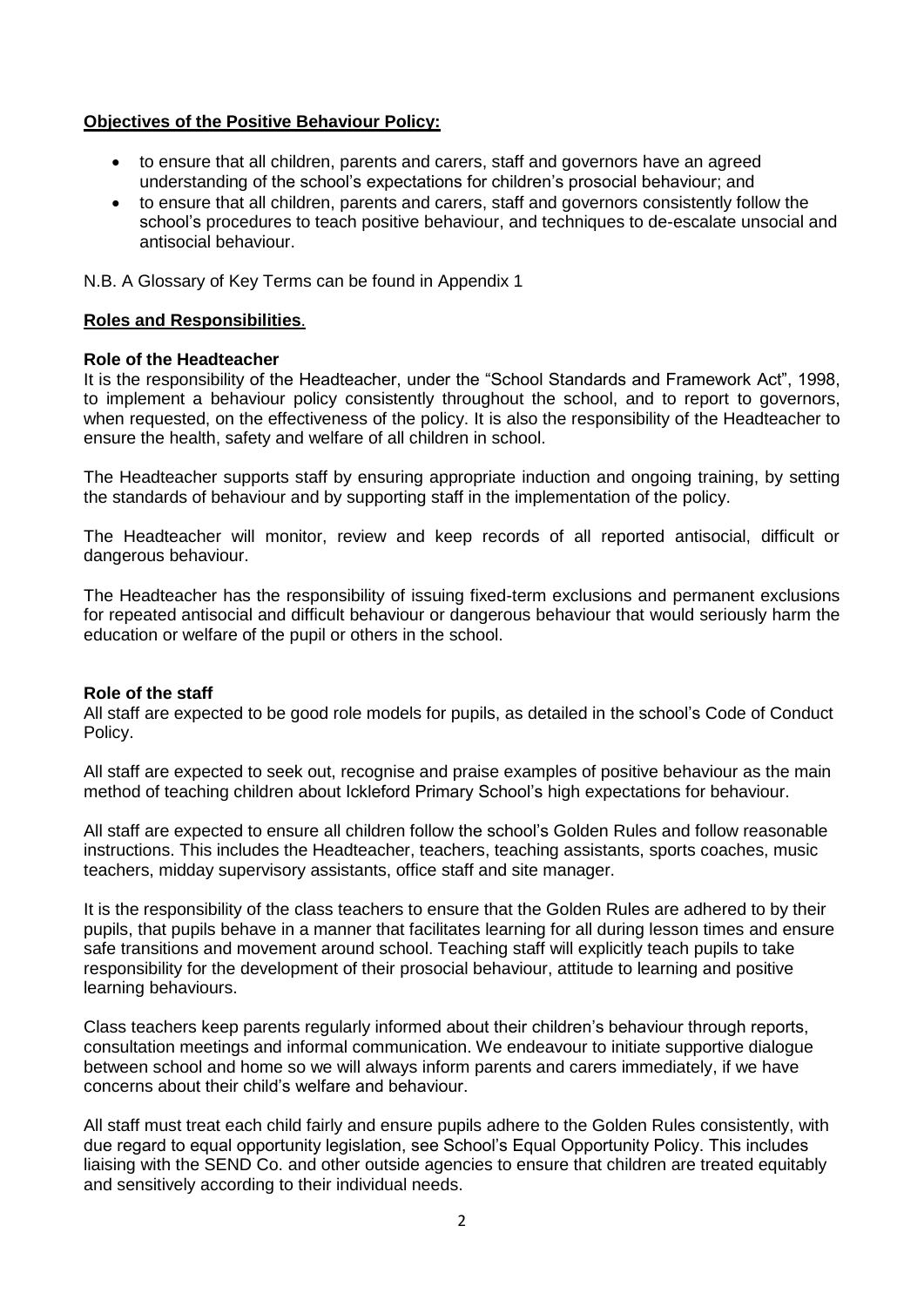Any consequences must be obvious and proportionate. When considering whether a consequence is logical and reasonable, section 91 of the "Education and Inspections Act", 2006 says it *'must be reasonable in all circumstances and that account must be taken of the pupil's age, any special educational needs or disability they may have, and religious requirements affecting them.'*

All staff will be alert to the signs of bullying, will act immediately to it and will alert senior staff to such issues through the mechanisms set out in School's Anti-Bulling Policy.

All staff have been trained in de-escalating low-level disruption, unsocial and anti-social behaviour. Staff know how school expects this behaviour to be reported and recorded, and know when the issue needs to be escalated to the Headteacher. Persistent unsocial behaviour or antisocial, difficult and dangerous behaviour incidents are recorded and monitored on school's recording system C-Poms.

#### **The Role of Parent and Carers**

Ickleford Primary School thrives when it works in partnership with parents and carers to support their children's learning; to help their children understand the Golden Rules, School Values and Home School Agreement; and also use consistent approaches to the development of their children's prosocial behaviour.

To maintain supportive dialogue between home and school, we request that parent and carers inform us promptly of any changes in circumstances which may affect their child's behaviour and of any difficulties they are experiencing outside school with their child's behaviour.

If teaching staff have to use logical and reasonable consequences to teach prosocial behaviour to a pupil, we expect that parents and carers will support the actions of school. If there are concerns about the way that their child has been treated, the parents and carers must, in the first instance, contact the class teacher. If the concerns persist, they should then contact the Headteacher or Deputy Headteacher, thereafter, if concerns still remain contact Chair of Governors.

We expect that the behaviour of parents and carers reflects Ickleford Primary School's Golden Rules when on school premises. We expect parents and carers to refrain from using aggressive, intimidating or unreasonable behaviour towards members of staff or children either face to face, on the telephone, via email communication or through the use of social media. By accepting their child's place at IPS, parents/ carers agree to the school's values and ethos and the principles outlined in this policy.

#### **Role of the Governors**

The governing board has the responsibilities of setting down the guidelines in this policy on standards of expected behaviour, strategies for teaching prosocial behaviour and reviewing the effectiveness of their implementation. The governors support the Headteacher in adhering to these guidelines.

#### **Expected Prosocial Behaviour**

#### **Pupils are expected to:**

- be kind, polite and helpful to all
- show awareness of other people's feelings
- always tell the truth
- listen carefully to others without interrupting them
- look after their own and other people's belongings
- follow any reasonable instructions given by all adults in school
- try their best, work hard and learn from mistakes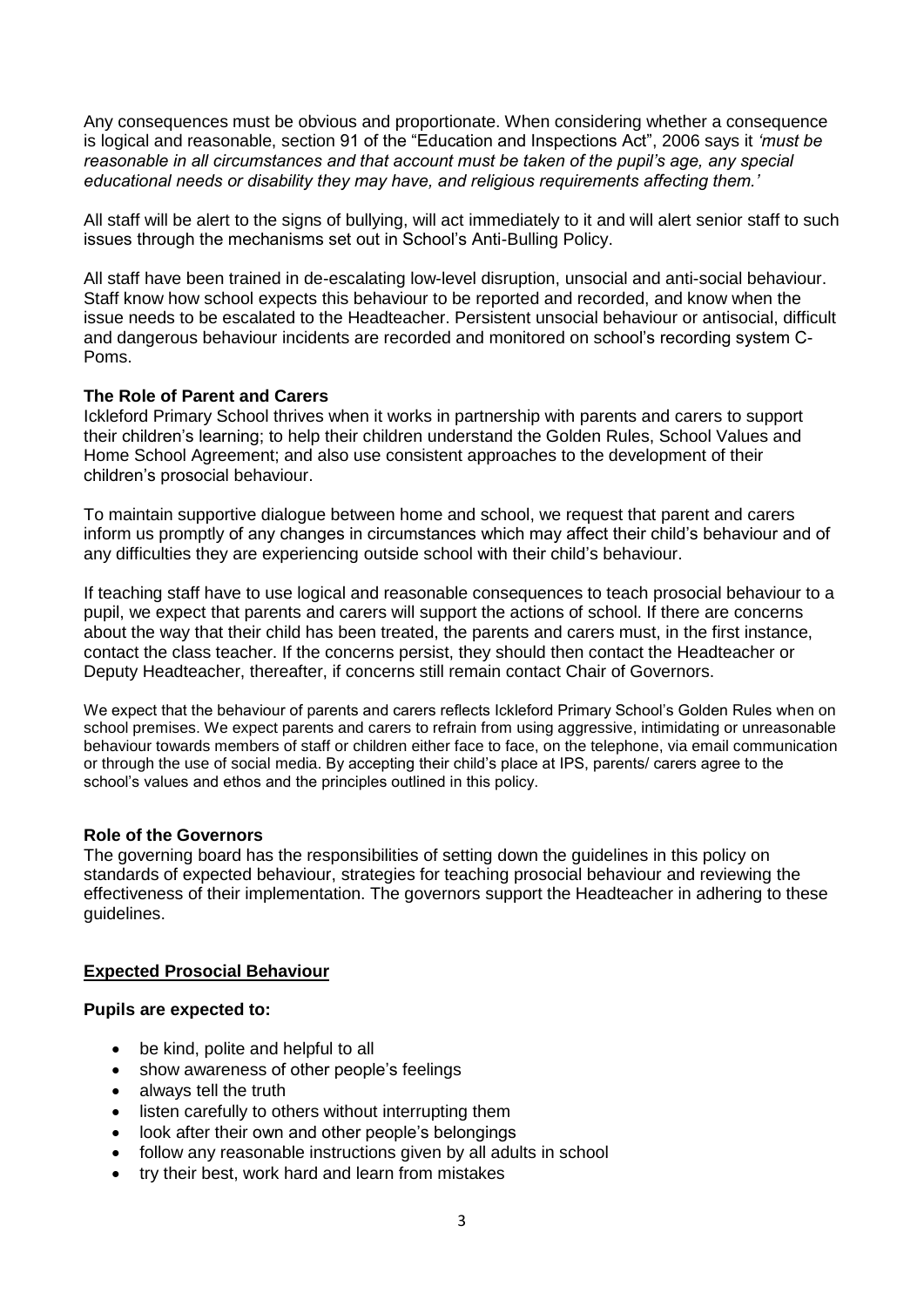- not give up and find another solution
- be resilient bounce back quickly from a difficult situation
- treat others the way we would like to be treated
- offer an apology for antisocial behaviour choices
- willingly accept an offered apology and show forgiveness
- always be on time and ready for learning
- walk around the school building in a safe and quiet manner
- report bullying to a 'trusted adult'

#### **Strategies to Teach Prosocial Behaviour**

#### **Golden Rules**

'The golden rule' is the principle of treating others as you want to be treated. It links clearly to our values education programme, which underpins our Christian ethos, yet it is a maxim that is found in many religions and cultures.

At Ickleford Primary School, a set of positively phrased, clear and highly visible golden rules are displayed in each classroom, playground and in the dining hall. Our Golden Rules are intrinsic in our positive school vocabulary. **Our Golden Rules are:**

- **We are kind, polite, helpful and aware of other people's feelings.**
- **We listen carefully to others without interrupting them.**
- **We look after our own and other people's belongings.**
- **We try our best, work hard and learn from our mistakes.**
- **We treat each other the way we would like to be treated.**
- **We always tell the truth.**

Staff refer to these Golden Rules to promote positive behaviour expectations, praise prosocial behaviour choices and are used to reflect on low-level disruption or unsocial behaviour choices.

#### **Values Education**

Ickleford Primary School offers a Values Education programme. It aims to provide pupils with a code of moral and spiritual values by which to lead their lives and help them to make the right choices.

Each month the school champions a new value, such as: respect, peace, forgiveness, humility, unity and honesty. School informs parents of the chosen value and its significance in our regular newsletters. We hope this will stimulate discussion for parents and carers at home and that they can help us reinforce the importance of these values in the world in which we live.

Time is given in Collective Worship to introduce and explore the new value. A fun and stimulating, age-appropriate activity is also presented in class, giving the children an opportunity to reflect upon these ideas and relate it to their own behaviour. Such activities might include: storytelling, songs, creative activities, co-operative activities, visiting speakers, class discussion and research projects.

The whole school community is encouraged to emphasise the value of the month in their work and through their contact with the children. The children are positively encouraged to use the value through their own behaviour.

If a child is seen demonstrating the chosen value, they will be rewarded with a 'Values Leaf' by any member of the school community. The child's success is shared in one of our Friday Celebration Assemblies and finally, their leaf is displayed on our 'Values Tree', in the entrance area, for everyone to see.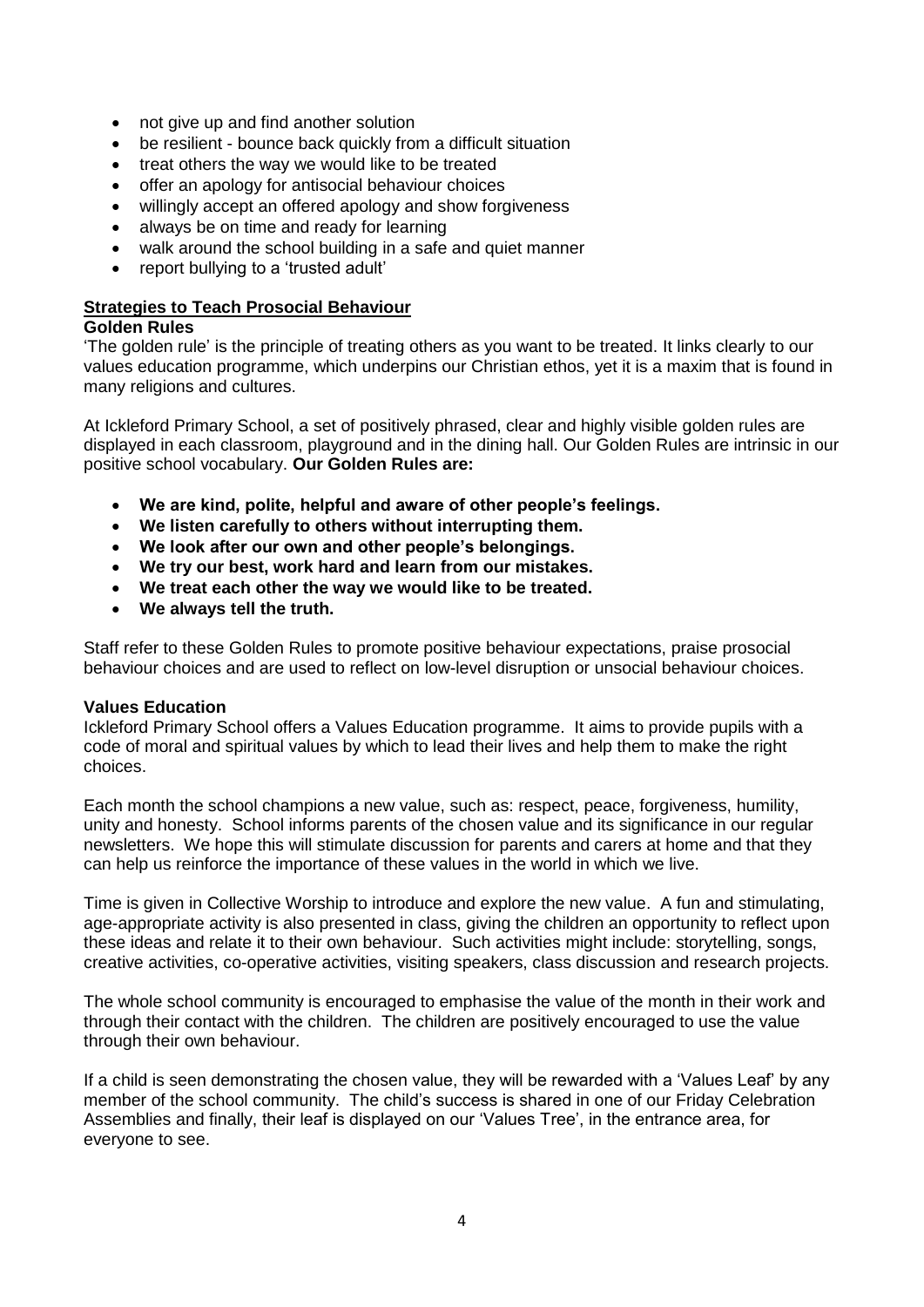Our aim is to build on our high standards by promoting a school ethos which is underpinned by core values that support the development of the whole child.

## **Class Charter**

At the beginning of a new academic year, each class teacher will collaborate with their class, in age-appropriate ways, to construct a classroom charter of agreed behaviours for a rights-respecting classroom. This activity is based on the UN Convention on the Rights of the Child (CRC), exemplified in The Rights Respecting School Award (UNICEF).

The aim is to make each class charter a real and meaningful guide to action, on a day-to-day basis. The process of creating the charter and its subsequent use should be inclusive and unite the children and adults in the class. The charter develops a sense of ownership of the classroom and learning. Once developed it becomes a point of reference for the class and once signed by the class teacher, TA and pupils, it signifies a shared enterprise and acts as 'social glue' which binds everyone together.

Each class charter is devised collaboratively by setting out:

- those rights selected from the CRC which are deemed to be most relevant. The rights should be worded in a way that are most meaningful to the pupils.
- beside each right, the actions agreed between all pupils and staff, to ensure the rights can be realised and enjoyed by everyone.
- who agreed the charter. This is often done by all signing it.

What is agreed is then set out in a way that is child friendly and can easily be seen around the classroom. They act as shared values and principles based on the CRC and applicable to all.

## **PSHE**

Personal, Social, Health and Economic education is a school subject through which pupils develop the knowledge, skills and attributes they need to keep themselves healthy and safe, and prepared for life and work. PSHE activities have an impact on both academic and non-academic outcomes for pupils, particularly the most vulnerable and disadvantaged. **Our Programme of Study for PSHE education has been adopted from the PSHE Association.** It aims to develop age-appropriate skills and attributes such as resilience, self-esteem, risk-management, team working and critical thinking in the context of three core themes: health and wellbeing, relationships and living in the wider world (including economic wellbeing). These lessons may also devote time to: our **Protective Behaviour programme** which includes safety awareness and resilience-building activities that help children to recognise any situation where they feel worried or unsafe, such as feeling stressed, bullied or threatened and in turn may impact their behaviour; and explores practical ways to keep safe; **Resilience Reaps Rewards programme** which is a whole school initiative with class activities and whole school community opportunities that develop the resilience of children and families; and **class circle time** discussions are opportunistically used as a tool for reflecting, repairing and restoring relationships from unsocial or antisocial behaviour.

#### **Rewards**

A variety of rewards are given to help pupils make choices for their prosocial behaviour and attitudes to learning which they should demonstrate around school. The list below is not a hierarchy of rewards as some rewards are age/cohort appropriate or could be differentiated to an individual's needs. Class teachers will clearly set out their preferred class reward systems at the beginning of each academic year in a Class Welcome Meeting for parents and carers. Expectations will be routinely and consistently exemplified by teaching staff to pupils throughout the year. The list is not exhaustive but may include:

- a smile
- a 'high' five
- positive verbal feedback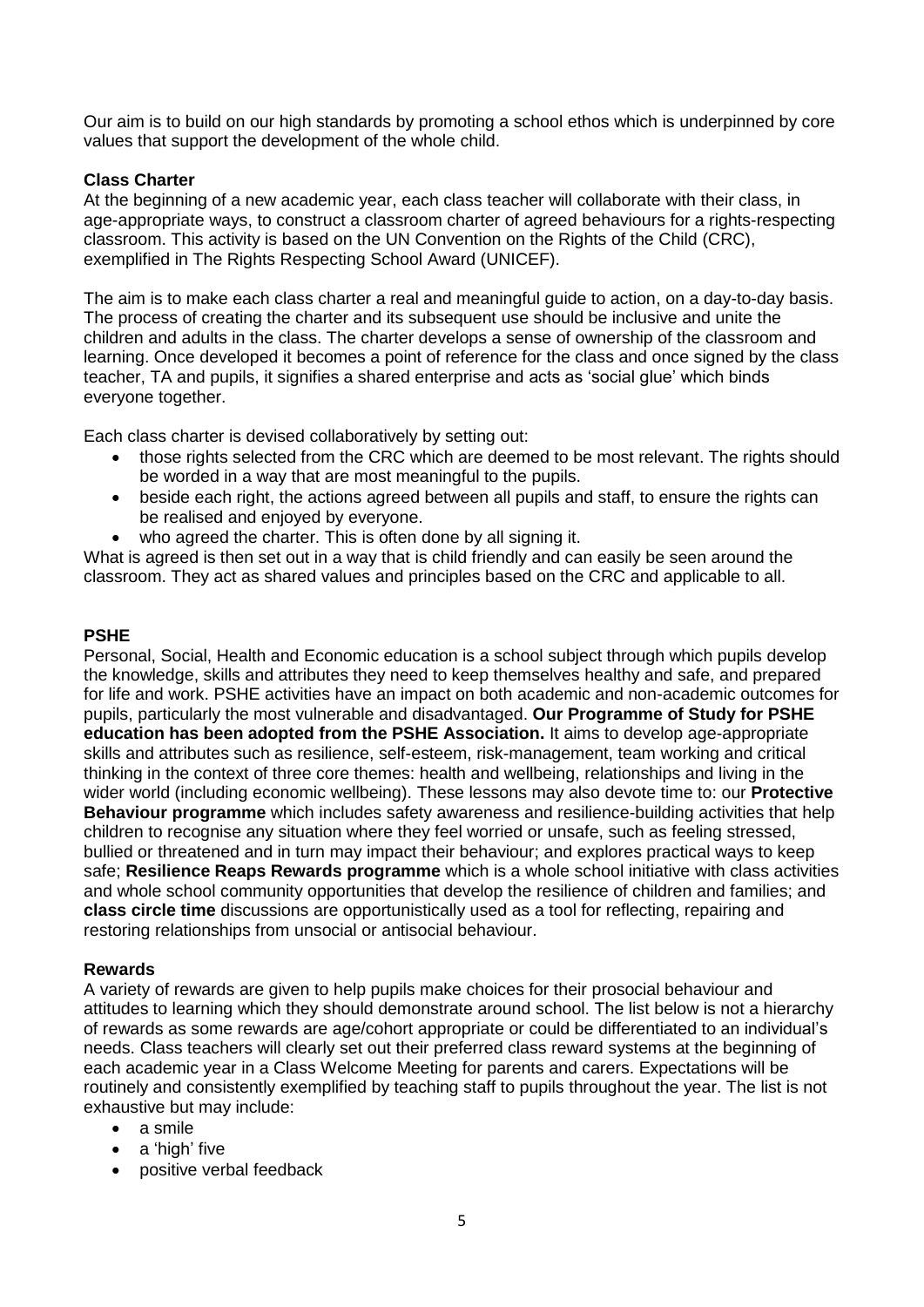- classmates calling out a child's name e.g. "Yes Sam!" (under teacher's direction) or a collective 'round of applause'
- stickers for the child to wear and take home
- a pertinent ink stamp in their exercise books
- team points for behaviour, attitude or contribution to learning
- 'caught you being good' secret nominations from any member of the school community
- value leaves for current or past values, given out in Friday Celebration Assemblies
- achievement tree getting their name on the class tree by demonstrating great behaviour and attitude to learning
- celebrating work with others around school, e.g. visiting other classes, a subject leader, Headteacher, Deputy Headteacher or SEND Co
- work displayed in a classroom on the 'Wow wall', 'great work wall' or in the WaGOLL book (What a Good One Looks Like)
- work or behaviour certificates/slips/cards awarded by the class teacher to be sent home to share good news with parents
- 'star of the week' cushion/photo on the wall for demonstrating great behaviour and attitude to learning
- weekly class 'good manners' trophy which sits on the child's desk for a week and celebrated in front of the whole school in Collective Worship on a Monday
- Friday Class Golden Time an opportunity to socialise and play with classmates after a busy week
- Resilience Reaps Rewards Nominations termly certificates for an individual in the class who demonstrated Most Improved Behaviour (in recognition of improved attitude and behaviour for learning); Most Resilient Student (in recognition of ability to bounce back from adversity fast); Most Supportive Team Member (in recognition of the support for others, commitment and dedication); and Strongest Learner (in recognition of the daily commitment to bringing their best self to every learning experience)

#### **School Strategy for De-escalating Low-level Disruption, Unsocial or Antisocial Behaviour**

#### **De-escalation Strategies and Consequences**

Our tiered strategy to de-escalate low-level disruption or unsocial behaviour (not meeting the Golden Rules) is created in such a way as to: use positive phrasing not negative phrasing; give limited choice not no choice or open choice; disempower the behaviour not empower it; and finally give appropriate 'obvious' consequences not punishments. If low-level disruption, unsocial or antisocial behaviour by a pupil has been witnessed, then a member of staff, with calm body language, will use:

- a look or a nonverbal signal, i.e. a communication in print sign
- a positive cue to other children for displaying the Golden Rules
- a quiet verbal reminder to pupil of behaviour expectation
- limiting choice between two prosocial behaviour expectations
- limiting choice between correct behaviour choice or appropriate 'obvious' consequence
- a school agreed de-escalation script:

*'Child's name', I can see something has happened. I am here to help. Talk and I will listen. Come with me and ….*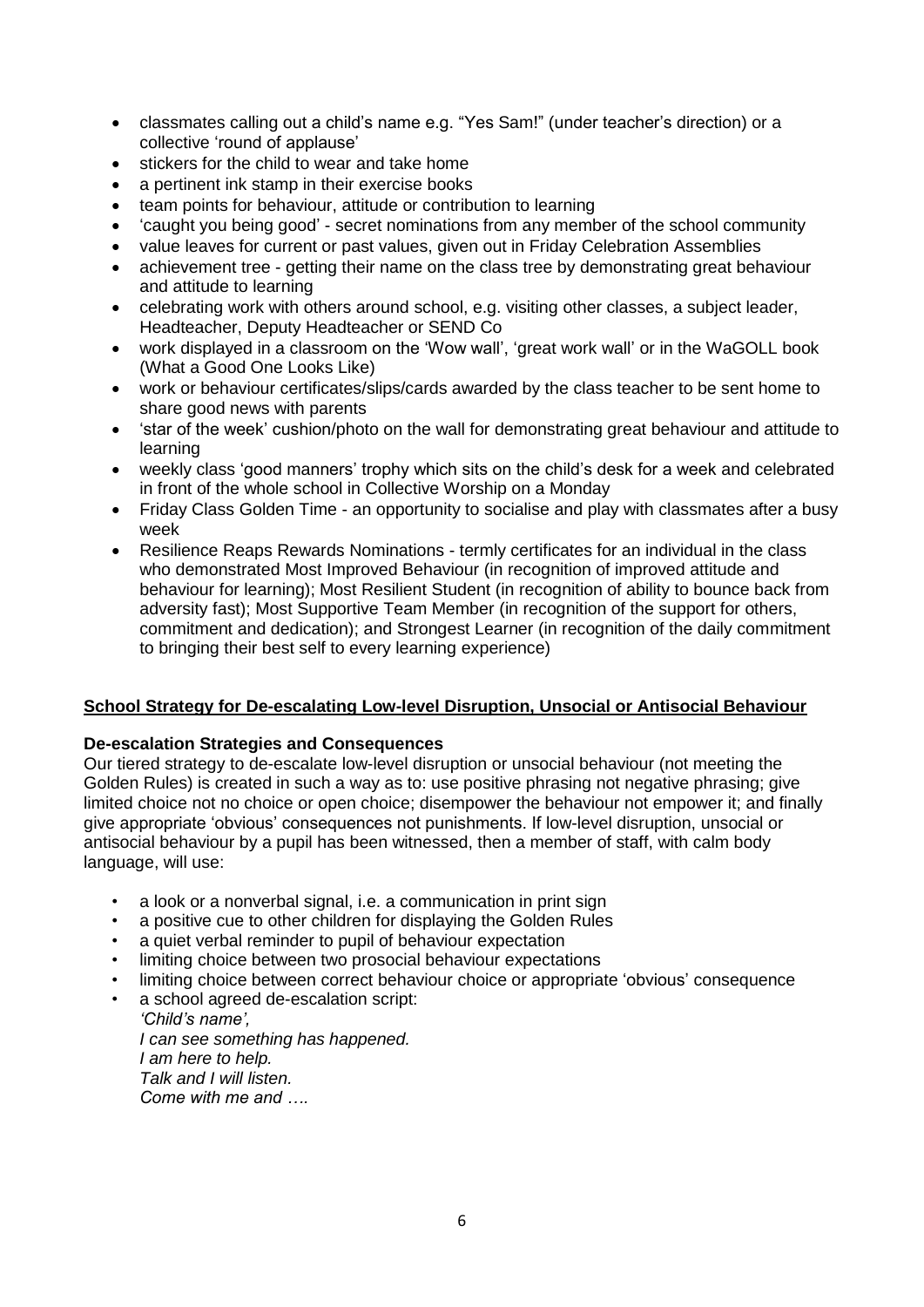# **Consequences**

Our strategies regarding consequences are based on the definition of the word consequence – the effect, result or outcome of something occurring earlier or a conclusion reached via reasoning. School uses: educational consequences, where learning, rehearsing or teaching occurs so freedom can be returned; and protective consequences, where removal of a freedom is put in place to manage harm of self or others. **Educational consequences for actions could include:**

- working on their own in a different part of the classroom to catch up on missed work or repeating unsatisfactory work until it meets the required expectations for that pupil.
- completing unfinished work or improving work at break time, with their break time being restored when they have finished.
- being quietly transferred to work in a different classroom.
- to be escorted and supervised to another space, including the library, SEN room or Headteachers or Deputy Headteacher office, followed by a reflect, repair, restore conversation and to catch up on work missed.
- a pictorial apology, modelling how their behaviour should look.
- a verbal apology and a promise not to repeat the same unsocial behaviour due to its impact on the victim's feelings or its impact on the classmates right to learn, being specific about their impact. This may need modelling or scaffolding by a member of staff, for example, 'I apologise for taking your pencil. I promise not to do that again because you were upset when you couldn't get on with your learning.'
- a letter of apology, with the same formatting as above. This may be asked to be done at home, so parents and carers can discuss the behaviour, its impact and the feelings of others affected.
- helping with clearing up or assisting with repairs, where appropriate.
- being escorted to the Headteacher's office, upon which a telephone conversation with parents will be made to discuss appropriate consequences.
- loss of weekly Golden Time; unfinished work in 'fix it time' can be completed in a different part of the classroom, until the work is satisfactorily completed for that individual.

#### **Protective consequences could logically be:**

- five minutes of time out at playtime, sitting on a quiet bench before verbally apologising for inappropriate play.
- supervised time out to cool down before a reflect, repair, restore conversation.
- loss of Golden Time to engage in reflective conversation with the Headteacher or Deputy Headteacher.
- withdrawal of the privileges from extracurricular school activities, such as football practice to ensure the safety of other participants.
- withdrawal from school events to ensure the safety of others e.g. school trips or residential visits.
- extra supervision at playtime.
- limited access to outside space.
- differentiated learning space.
- fixed term exclusion.
- permanent exclusion.

# **Reflect, Restore, Repair Conversations**

Procedures are in place for supporting and debriefing the pupil after any significant incident, as it is essential to safeguard their emotional well-being and help them reflect and progress. It is a recognised approach *'to inappropriate behaviour which puts repairing harm done to relationships and people over and above the need for assigning blame and dispensing punishment', Wright 1999.*

During the incident, behaviour may be influenced by anger, frustration or disappointment. The purpose of a reflect, repair and restore conversation is to re-visit the experiences with each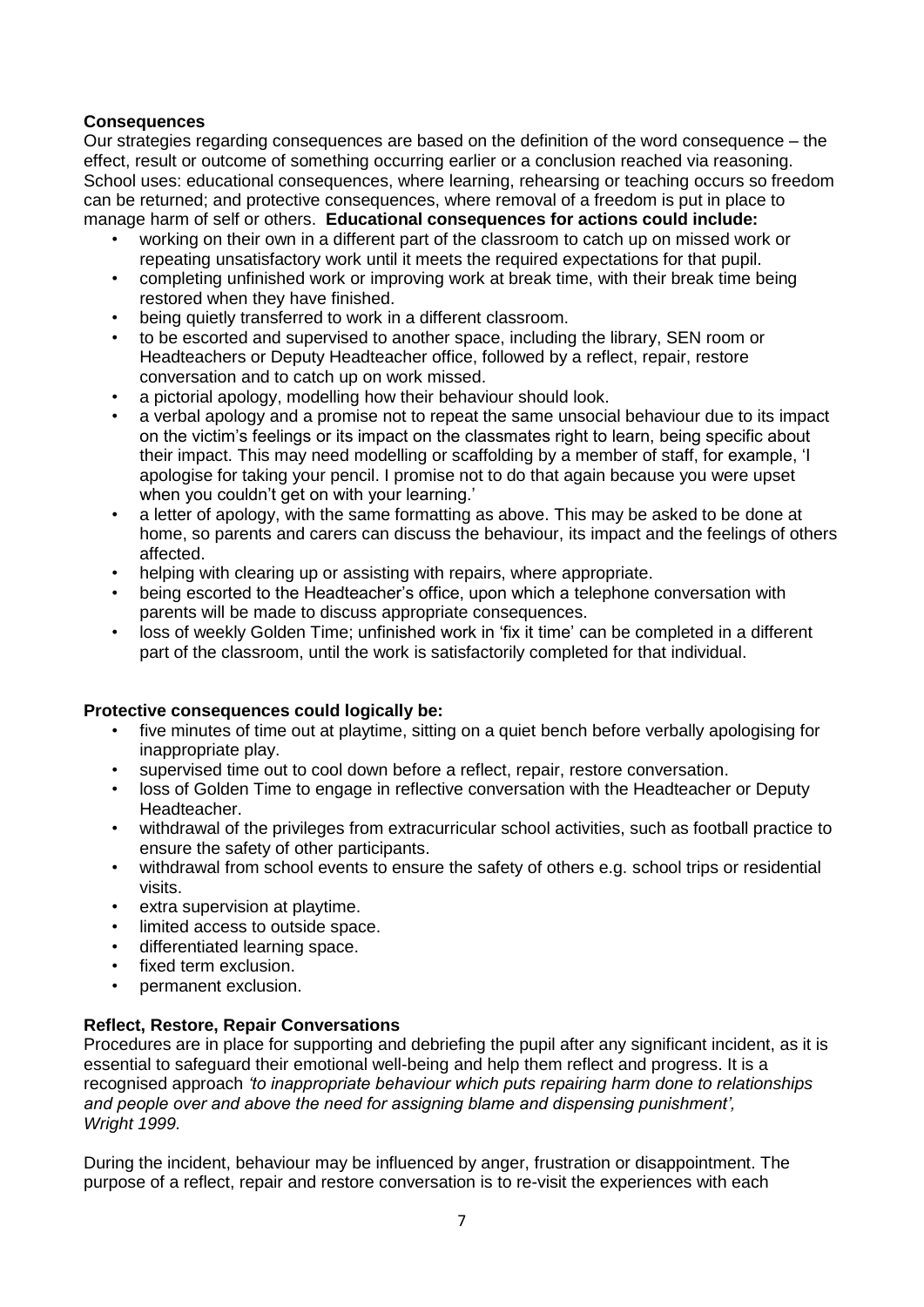individual once calm, relaxed and reflective. All people affected by an incident should re-visit the experience by re-telling and exploring the story with a changed set of feelings.

The restorative approach:

- focuses on harm that has been done:
- how the harm can be repaired:
- looks at experiences, feelings and needs; and
- plans to ensure conflict is less likely to happen in the future.

Reflect, repair and restore conversations should be a structured process and will be summarised on the school's C-Poms system so they can be monitored. **Restorative questions asked by staff to individual pupils or a group of pupils affected by the incident could include:**

*What happened? (tell the story) What were the people involved thinking and feeling at the time? Who has been affected and how? How can we put right the harm? What have we learnt so as to make a different choice next time? What would you like to happen next? How can we make things better for 'name of other pupil' / you? If everything was going to be alright, what would need to happen? How can you help to put this right? How can we make it OK for you to go back to class / playground? What do you think 'name of other pupil' might need?*

## *Additional Differentiated Approaches:*

- Social stories
- Comic Strip Conversations
- Role-play with dolls/soft toys or puppets
- Circle time activities
- Use signs, pictures and symbols to communicate emotions
- Complete Steps Approach behaviour analysis (see below)

# **Behaviour Out of School**

Staff have the statutory power to apply consequences for inappropriate behaviour outside the school grounds, when witnessed by a member of staff or reported to the school. As a school we may investigate incidents in the following situations, when the pupil is:

- taking part in any school organised trip or residential visit
- wearing an Ickleford Primary School uniform or sports kit
- travelling to or from Ickleford Primary School
- posing a threat to another pupil or member of staff
- adversely affecting the reputation of Ickleford Primary School

Parents and carers will be notified as a matter of course.

# **Acceptable Forms of Physical Intervention**

There are occasions when it is entirely appropriate and proper for staff to have contact or physical intervention with pupils. However, it is crucial that this is appropriate to their professional role and in relation to the child's individual needs.

Occasions where staff may have cause to have physical intervention with a pupil may include:

- to comfort a child in distress (in a manner appropriate to their age).
- for affirmation/praise.
- to gently direct a child or young person.
- for curricular reasons (e.g. in PE, drama, etc).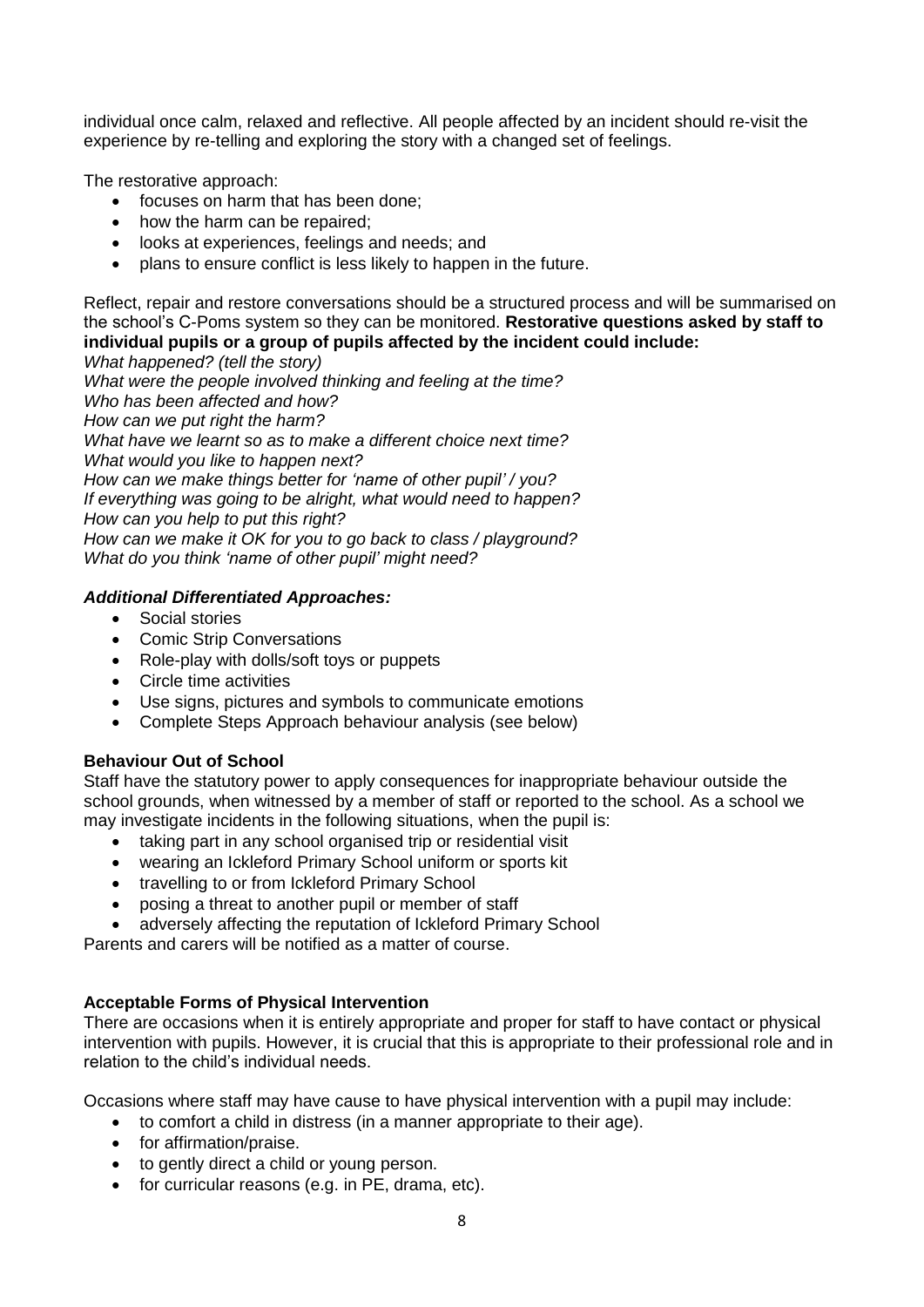- first aid and medical treatment.
- in an emergency to avert danger to the child.

Ickleford Primary School has a more detailed statement regarding these acceptable forms of physical intervention embedded in our Steps Approach - Reducing the Need for Restrictive Interventions Policy.

#### **Steps Approach: an individualised therapeutic behaviour management strategy relating to antisocial, difficult and dangerous behaviours**

As stated, Ickleford Primary School operates a clear Positive Behaviour Policy, which will meet the needs of the majority of children: meeting children's individual needs, promoting positive relationships and enhancing emotional wellbeing. This will meet the needs of most children within the school/classroom setting. However, where behaviour is difficult or dangerous, school has adopted and trained staff on the Hertfordshire's Step On programme, which is the local authority's preferred approach to supporting positive behaviour management in schools and settings. The Steps approach forms part of the authority's behaviour strategy. This strategy has been agreed through the SEND Executive and forms part of Hertfordshire's Local Offer.

#### **Steps Approach Aims**

- to support settings with developing a therapeutic approach to behaviour
- to promote the inseparable link between teaching, learning and behaviour
- to improve safety and confidence
- to support the inclusion of those with difficult or dangerous behaviours
- to reduce exclusions
- to support consistency with outside agencies and services
- to support the Senior Leadership Team in the development of quality and planning

#### **Steps Approach in Summary**

Behavioural difficulties may signal a need for support and it is essential to understand what the underlying causes are. For example, a child may exhibit such behaviours as a result of a medical condition or sensory impairment, previous trauma or neglect, or be exacerbated by an unmet need or undiagnosed medical condition. Behavioural difficulties may also reflect the challenges of communication, or the frustrations faced by children with learning disabilities, autistic spectrum conditions and mental health difficulties, who may have little choice and control over their actions. Children with behavioural difficulties must be regarded as vulnerable rather than troublesome and our school has a duty to explore this vulnerability and provide appropriate support.

Behaviour that escalates and becomes difficult or dangerous may result from the impact of a child being exposed to challenging or overwhelming environments, which they do not understand, where positive social interactions are lacking, and/or personal choices are limited. Children exhibiting difficult or dangerous behaviours need support and differentiated teaching and learning to have their needs met and to develop alternative ways of expressing themselves that achieve the same purpose but are more appropriate. School adopts an equitable approach (see image below) with a differentiated/individualised behaviour management plan, called a risk reduction plan.



Equality is treating everyone the same. Equality aims to promote fairness, but it can only work if everyone starts from the same place and needs the same help. Equity is giving everyone what they need to be successful.

We use behaviour analysis to understand children's needs and the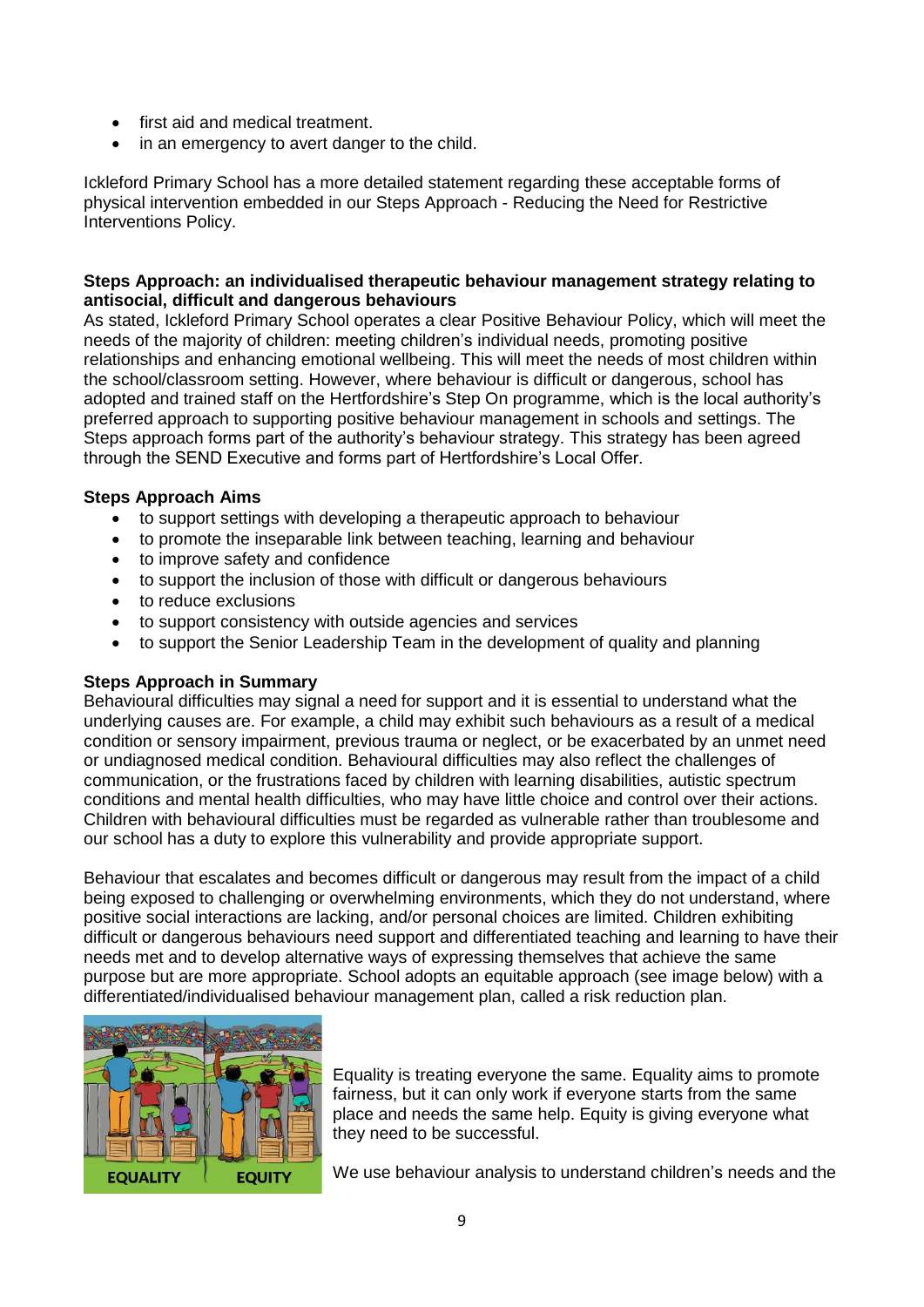causes of poor emotional wellbeing. By anticipating situations that may cause distress, and agreeing the steps to address them, whilst assessing, managing and reducing risk, it is possible to reduce the use of restraint or restrictive intervention.

We aim to reduce the option of restrictive practices or exclusion by the proactive use of risk reduction plans, drawn up with the involvement of the child and their parents. Co-produced risk reduction plans aim to better understand the experiences of parents, carers and children as well as the agreed steps that should be taken to avoid escalation and promote emotional wellbeing.

#### **The Power to Use Reasonable Force**

In summary, all staff should focus on promoting a positive and proactive approach to behaviour and emotional wellbeing, including de-escalation techniques (appropriate to the pupil), to minimise the likelihood of, and avoid the need to use, restraint. Restraint or restrictive interventions may be used when all other strategies have failed, and therefore only as **a last resort**. There will, however, be times when the only realistic response to a situation will be restraint or restrictive intervention.

Teaching staff are aware of the regulations regarding the use of reasonable force, set out in the DfE guidance "The Use of Reasonable Force in Schools", July 2013. Staff only intervene physically to restrain children to prevent injury to another pupil/adult, or if a pupil is in danger of hurting themselves or damaging property. If persistent difficult or dangerous behaviour needs to be addressed with a risk reduction plan that requires restraint or restrictive intervention, then appropriate teaching staff will be trained in the latest Step Up training provided by Herts. DSPL.(delivering special provision locally). Such concerns will have been discussed with parents and carers who will have a sound understanding of the agreed actions and intervention stated in the co-produced risk reduction plan.

Staff will find all the corresponding documentation for the Steps approach on the school network. Staff should seek any additional support or advice, regarding the Steps approach, from School's accredited Steps tutor.

Ickleford Primary School's 'Steps Approach Policy - Reducing the Need for Restrictive Interventions in Schools', sets out the measures we will take as a school to ensure that we comply with the provisions of the 'Equality Act', 2010.

#### **Bullying and The Anti-Bullying Policy**

Ickleford Primary School is a place where every person has the right to be themselves, to be included and to learn in a safe and happy environment. Everyone at our school is equal and treats each other with respect and kindness.

#### **No form of bullying will be tolerated and all incidents will be taken seriously.**

The safety, welfare and well-being of all pupils and staff is a key priority. We take all incidences of bullying seriously and it is our duty as a whole school community to take measures to prevent and tackle any bullying, harassment or discrimination. For more information, refer to Ickleford Primary School's 'Anti-Bullying Policy'.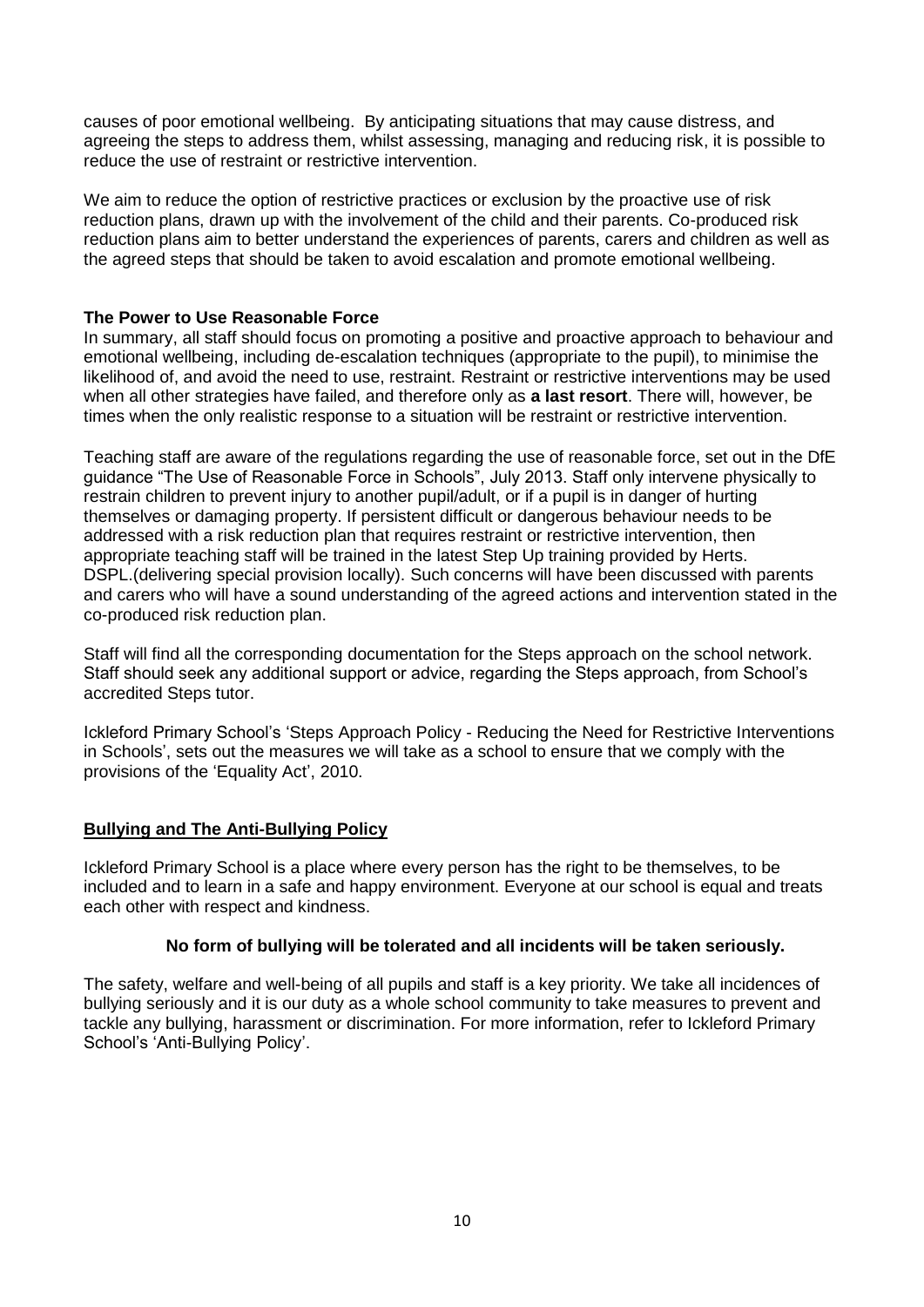# **Exclusion**

Ickleford Primary School has put policies, procedures and staff training in place to promote good behaviour choices and prevent the escalation of antisocial behaviour. However, if repeated antisocial, difficult or dangerous behaviour from a pupil is displayed, staff will analyse the causes of behaviour and put in place a range of differentiated strategies to address these behaviours. If this risk reduction plan does not improve the pupil's behaviour with lasting success, then as last resort, the Government supports the Headteacher in using a fixed-period exclusion or a permanent exclusion as a consequence where it is warranted, i.e. '*where allowing the pupil to remain in school would seriously harm the education or welfare of the pupil or others in the school'.*

The Headteacher's decision to exclude a pupil must be lawful, reasonable and fair. It will not be imposed in the heat of the moment. If the Headteacher excludes a child, they will inform the parents or carers immediately, giving reasons for the exclusion. There is a formal process in place for parents and carers, if they wish, to appeal against the Headteacher's decision to the school's governing board. All schools must put a strategy in place for reintegrating pupils who return to school following a fixed-period exclusion. With these factors in mind, Ickleford Primary School follows Hertfordshire's Children's Service 'Exclusion Guidance Supplement', September 2017, as a guide to best practice. It complements and does not contradict the statutory exclusion guidance published by the DfE, 'Exclusion from Maintained School, Academies & Pupil Referral Units in England', September 2017.

#### **Reporting, Reviewing and Monitoring**

The Headteacher monitors the effectiveness of this policy on a regular basis. They are also required to report to the governing board on the effectiveness of the policy, and, if necessary, make recommendations for further improvements.

The Headteacher is responsible for ensuring that all teaching staff receives training on this positive behaviour policy during their induction period. Any ongoing training needs relating to positive behaviour management will be identified and provided as part of the annual performance management process.

The school keeps a variety of records concerning incidents of antisocial behaviour. The class teacher records summaries of these incidents on C-Poms and the senior leadership team will review any subsequent actions: ensuring the school's positive behaviour policy is being applied fairly and consistently. The Headteacher will pay particular attention to matters of bullying and harassment and the governing board will closely monitor the outcomes of these incidents.

Any documentation relating to the Steps approach behaviour strategy will always be shared with parents and any active documentation will be discussed and sent on to the child's future secondary school as part of the transition process.

The Headteacher will keep the relative records of any child who is excluded for a fixed period, or who is permanently excluded.

The governing board reviews this policy every 3 years. The governor body may review the policy earlier than this if the government introduces new regulations, or if the governing board receives recommendations on how the policy might be improved.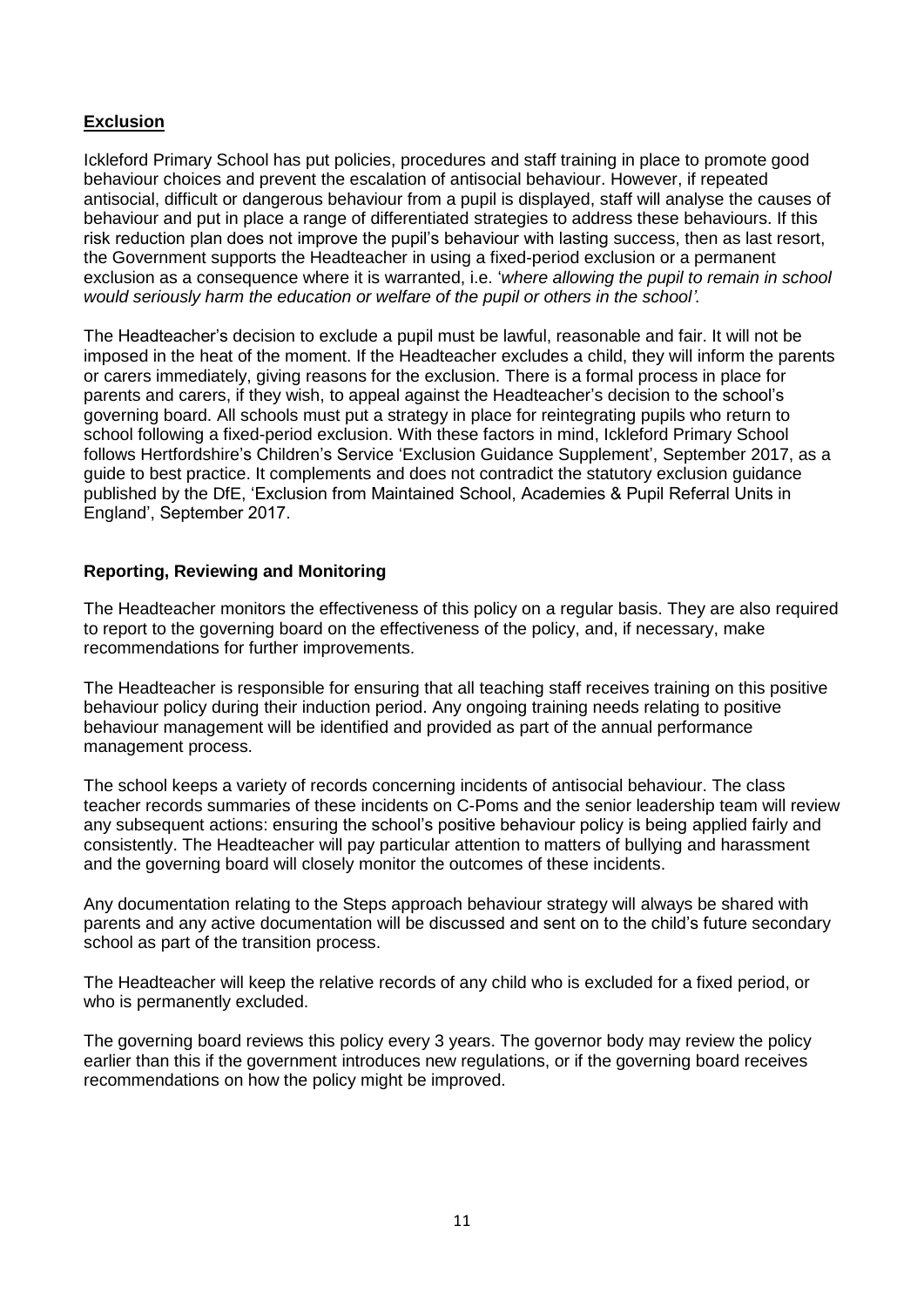# **This Positive Behaviour Policy should be read in conjunction with the following Ickleford Primary School Policies:**

Code of Conduct (staff) Policy

Anti-Bullying Policy

SEND Policy

Steps Approach - Reducing the Need for Restrictive Interventions Policy

Safe Touch Policy (Summer 2020)

Herts. Children's Services Exclusion Guidance Supplement

Child Protection Policy

Computing, Online Safety and Acceptable Use Policies

This Positive Behaviour Policy has been informed by: the DfE "Behaviour and Discipline in Schools: Advice for Headteachers and school staff" (Jan 2016); the DfE "Exclusion from maintained schools, academies and pupil referral units in England" (April 2017); the "School Standards and Framework Act" (1998); the DfE "Use of reasonable force in Schools" (July 2013); the Equalities Act, (2010); the 'Education and Inspections Act (2006) and the DfE "Mental Health and Behaviour in School" (Nov 2018)

In accordance with 'School Information (England) Regulations' (2008), Ickleford Primary School's Positive Behaviour Policy will be published on the School website.